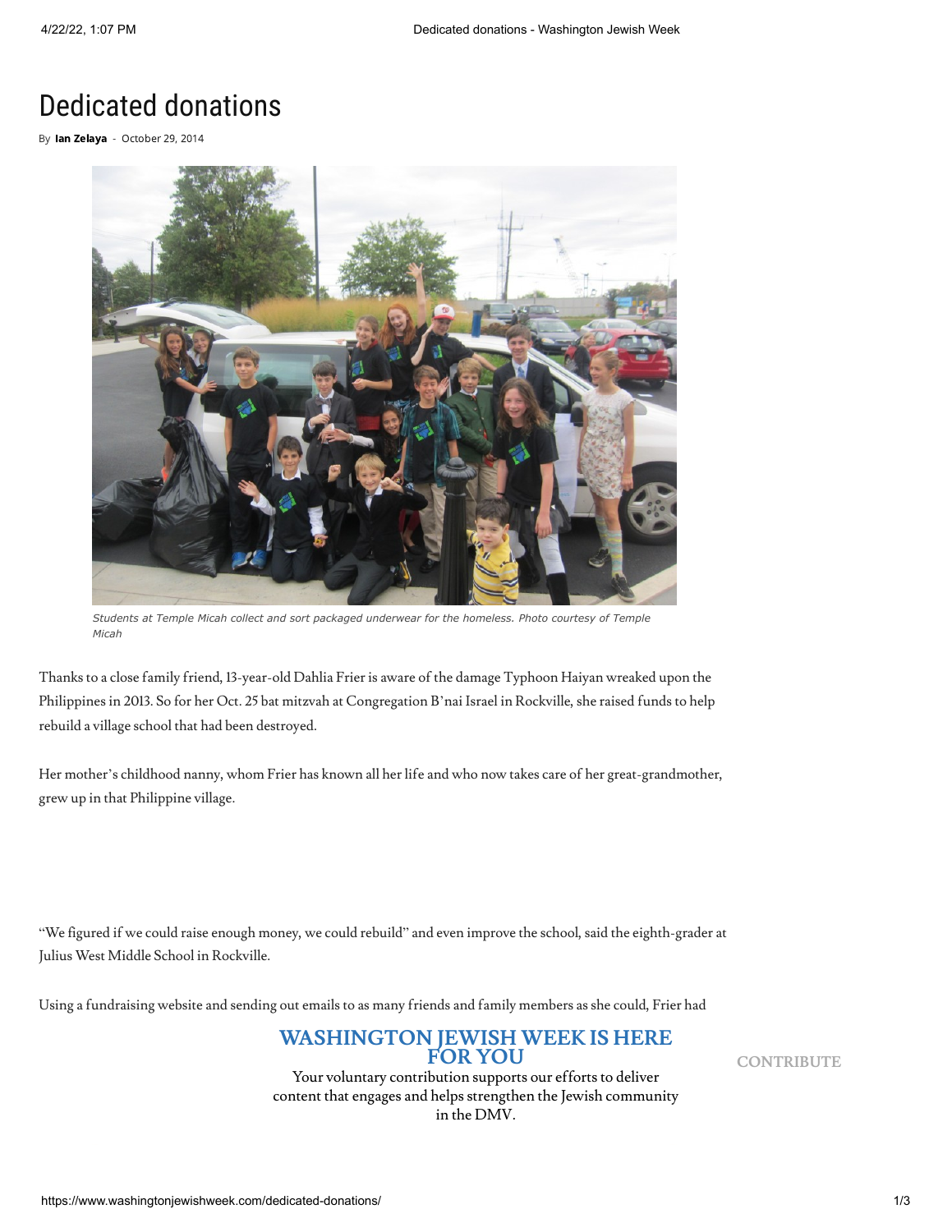# **WashingtonJewishWeek**

**Sign Up for Mail Delivery** 

We do not share data with third party vendors

Frier, who loves to read, participates in Girl Scouting and is trying her hand at knitting, is one of many young people who dedicate their bar or bat mitzvah projects to helping people they normally would never meet.

Liam Miller, whose bar mitzvah was Sept. 6 at Temple Beth Shalom in Arnold, raised money for an organization that matches wounded United States veterans with a dog of their own that is trained to help them physically as well as boost their spirits.

**[Get Washington Jewish Week Newsletter](https://www.washingtonjewishweek.com/enewsletter/?utm_source=WJW-articles&utm_medium=in-article&utm_campaign=enews-signup) by email and never miss our top stories** *We do not share data with third party vendors.*

**[FREE SIGN UP](https://www.washingtonjewishweek.com/enewsletter/?utm_source=WJW-articles&utm_medium=in-article&utm_campaign=enews-signup)**

The eighth-grader at Monarch Academy in Glen Burnie who loves Taekwondo raised about \$750 for Hero Dogs.

Temple Micah in D.C. has taken the bar mitzvah project to a whole other level. Students in the sixth grade there do a class project as they prepare to undertake their own b'nai mitzvah project the following year. This year's class hopes to collect at least 10,000 pairs of boxers, briefs, bras and thermal underwear for homeless people.

This all started back in 1999, when congregant Martha Adler was appointed Temple Micah's liaison with the Community Council for the Homeless, now known as Friendship Place. It is located on Wisconsin Avenue in the District.

Adler recalled speaking with officials there and asking how best her congregation could help. A nun told her that people are always donating shoes, coats, blankets and hats but rarely underwear. Adler recalls the woman telling her how difficult it is to have dignity without clean underwear.

For several years after that, Adler took it upon herself, often with the help of a bar mitzvah student, to collect as much underwear as she could during the High Holidays.

The first year they collected 1,000 items, she said.

As the project grew, so did the number of collections and the workload. That's when Temple Micah decided it would become a dedicated sixth-grade project. The 20 children in this year's class had a party as they stapled the flyers to

### empty bags. They then distributed the bags at Rosh Hashanah services, collected the donations at Yom Kippur services **WASHINGTON JEWISH WEEK IS HERE FOR YOU CONTRIBUTE**

Your voluntary contribution supports our efforts to deliver content that engages and helps strengthen the Jewish community in the DMV.